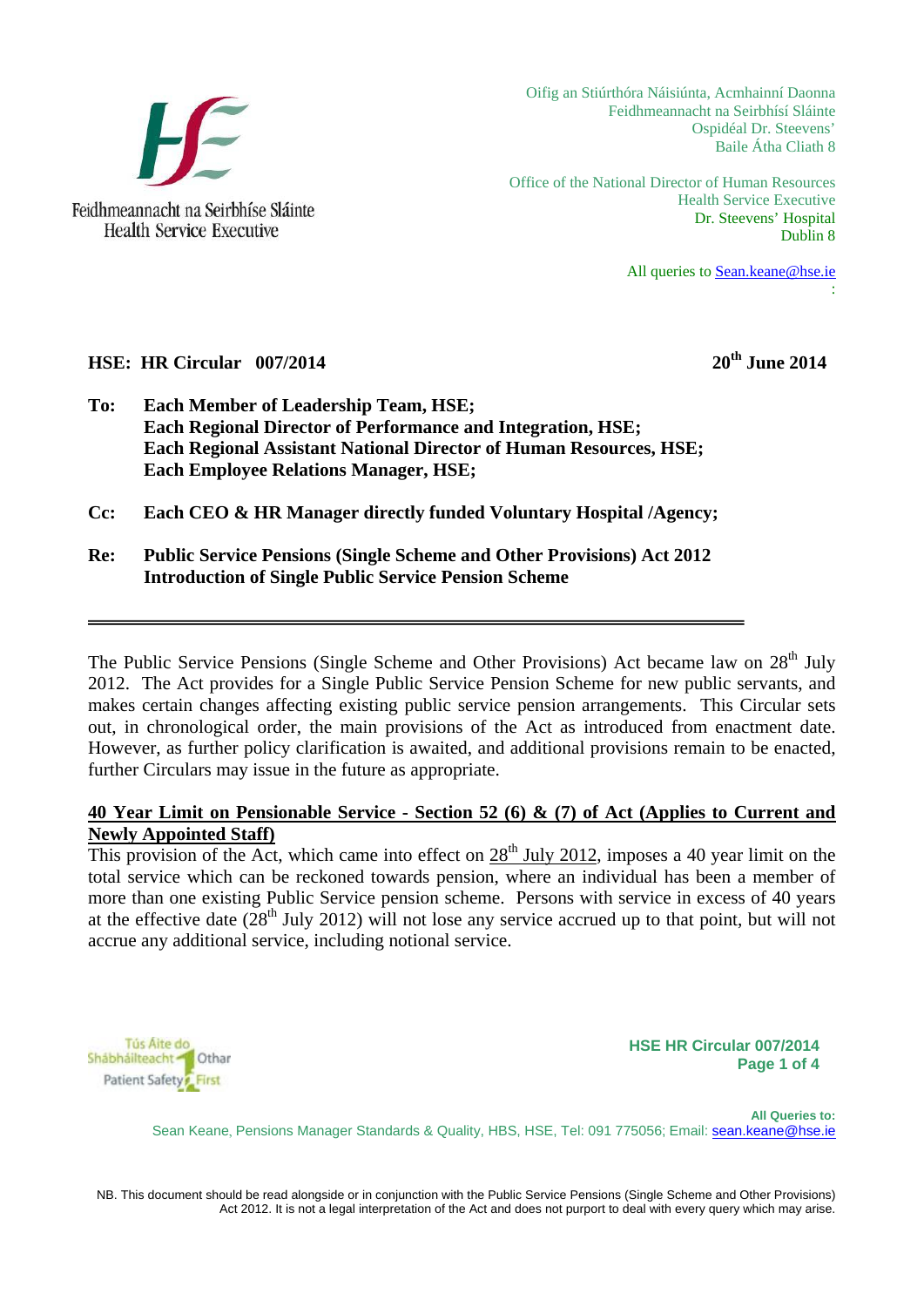#### **Chapter 4 - Sections 49-54 of Part 2 of Act (Applies to Current and Newly Appointed Staff)**

A number of provisions contained in Chapter 4 of Part 2 of the Act were introduced on  $1<sup>st</sup>$ November 2012. These included the extension of the scope of pension abatement, and the introduction of several initiatives designed to support efficient pensions administration (including information gathering). The main provisions introduced on  $1<sup>st</sup>$  November 2012 may be summarised as follows.

- o Section 49 provides that a relevant authority must be supplied with necessary operational and identifying information by a person applying for, or in receipt of a pension.
- o Section 50 of the Act specifies that a person to whom a pension benefit is to be paid shall supply his/her PPS Number to the Relevant Authority.
- o Section 51 provides that a person who takes up employment in a Public Service Body who has received or is in receipt of, or entitled to receive, a retirement benefit or preserved retirement benefit from any Public Service Pension Scheme, or who applies for a benefit from a Public Service Pension Scheme, shall provide an appropriate Declaration to the relevant authority.
- o Section 52 provides for the extension of Pension Abatement, whereby a retiree's public service pension is liable to abatement on re-entering public service employment, even when the new employment is in a different area of the Public Service.
- o Section 53 provides for the refusal or reduction of retirement benefits, including preserved benefits, (which might otherwise be duly payable from the date the person ceases to hold employment), where a Scheme member is dismissed or resigns in contemplation of a finding of having caused a financial loss to the public service body or the State.
- o Section 54 limits the payment of Survivors Pensions under the Scheme to one deceased member. However, if a case arises where a deceased member was himself or herself entitled to receive more than one public service pension, the Surviving Spouse/Civil Partner may receive more than one Survivor's pension.

#### **Commencement of Public Service Pension Scheme from 1st January 2013**

The Single Public Service Pension Scheme was introduced for all first-time new entrants to the public service on/after  $1<sup>st</sup>$  January 2013, and former public servants returning to the public service after a break of more than 26 weeks. In certain circumstances, e.g. where the public servant was on secondment or approved leave, or remains in the same contract of employment, the 26 week rule does not apply. In addition, a person who received a written offer of appointment as a Pensionable Public Servant before  $1<sup>st</sup>$  January 2013, and takes up that offer on or after  $1<sup>st</sup>$  January 2013 will access membership of the appropriate pre-existing Public service Pension Scheme.



**HSE HR Circular 007/2014 Page 2 of 4**

 **All Queries to:** Sean Keane, Pensions Manager Standards & Quality, HBS, HSE, Tel: 091 775056; Email: sean.keane@hse.ie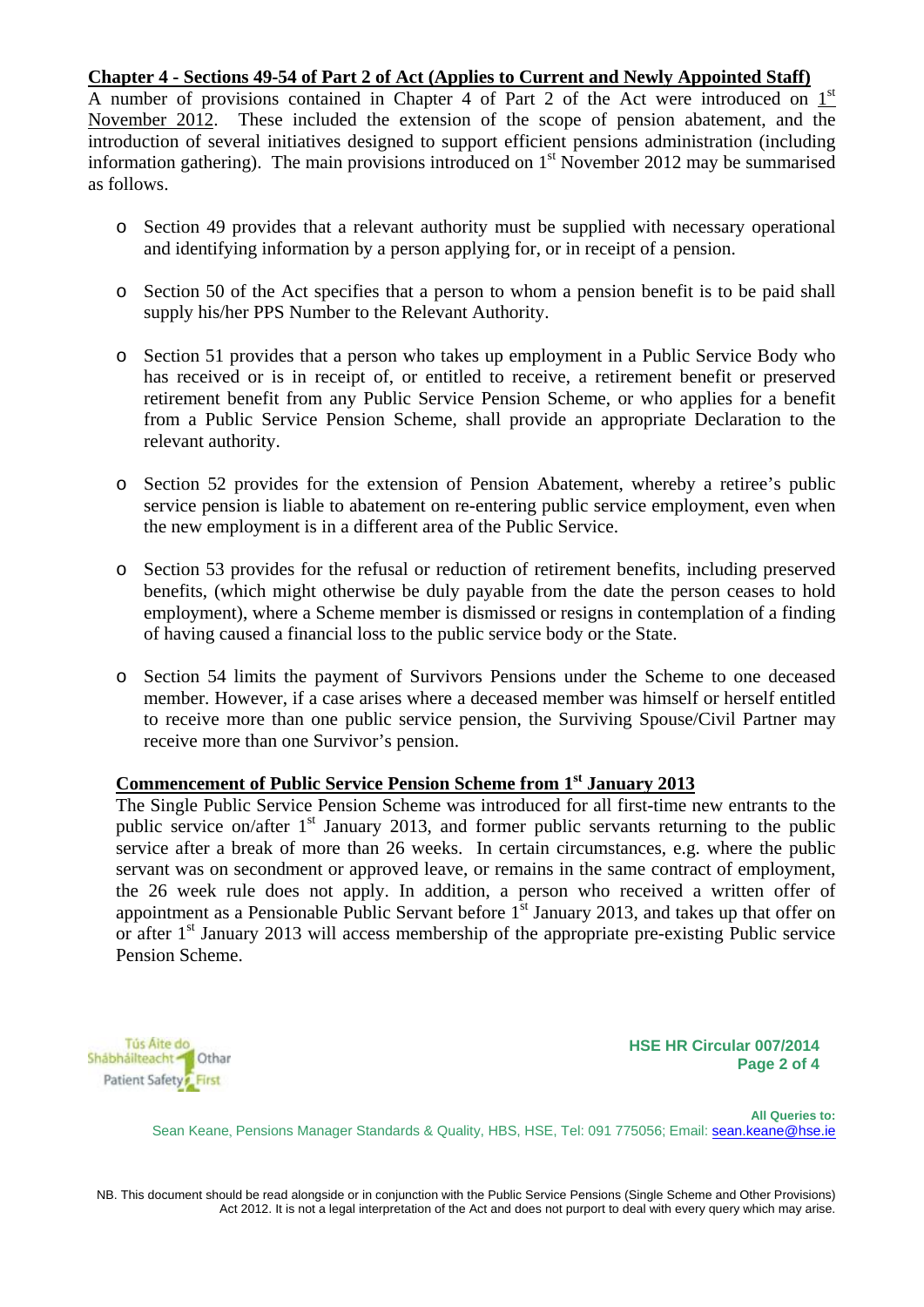The Single Public Service Pension Scheme provides the following standard terms:

- o Pension and retirement lump sum based on career-average pay; pensions will be coordinated with the State Pension Contributory (SPC);
- o Referable Amounts (Scheme Benefits)
	- Referable amounts (money values) building towards pension and lump sum are separately accrued each year during scheme membership.
	- Referable amounts accrued each year will be increased to reflect the Consumer Price Index (CPI) increase between that year and retirement. Annual pension and Lump Sum at retirement will equal the total of these CPI adjusted amounts.
- o Contribution rates of 3.5% of net pensionable remuneration and 3% of pensionable remuneration;
- o Pension age set, initially, at 66 years; this will rise in step with statutory changes in the State Pension Contributory age to 67 years in 2021 and 68 years in 2028;
- o Compulsory retirement age of 70;
- o Facility for early retirement from age 55 on cost-neutral (actuarially reduced) grounds;
- o Facility for early retirement on medical grounds, subject to certain conditions;
- o Death in service benefit of twice annual pensionable remuneration in the 12 months prior to date of death. The amount of Death Gratuity will be the subject of offset in cases where a member has received a previous Public Service Pension Scheme lump sum/preserved lump sum benefit.
- o Preserved benefits paid on application at the age at which a member would be eligible to receive the State Pension Contributory (SPC);
- o Pensions for spouses or civil partners and eligible children;
- o Post-retirement pension increases linked to Consumer Price Index;
- o Scheme members who leave before completion of the vesting period (2 years) are entitled to a refund of employee contributions adjusted for relevant income tax or other statutory deductions;



**HSE HR Circular 007/2014 Page 3 of 4**

 **All Queries to:** Sean Keane, Pensions Manager Standards & Quality, HBS, HSE, Tel: 091 775056; Email: sean.keane@hse.ie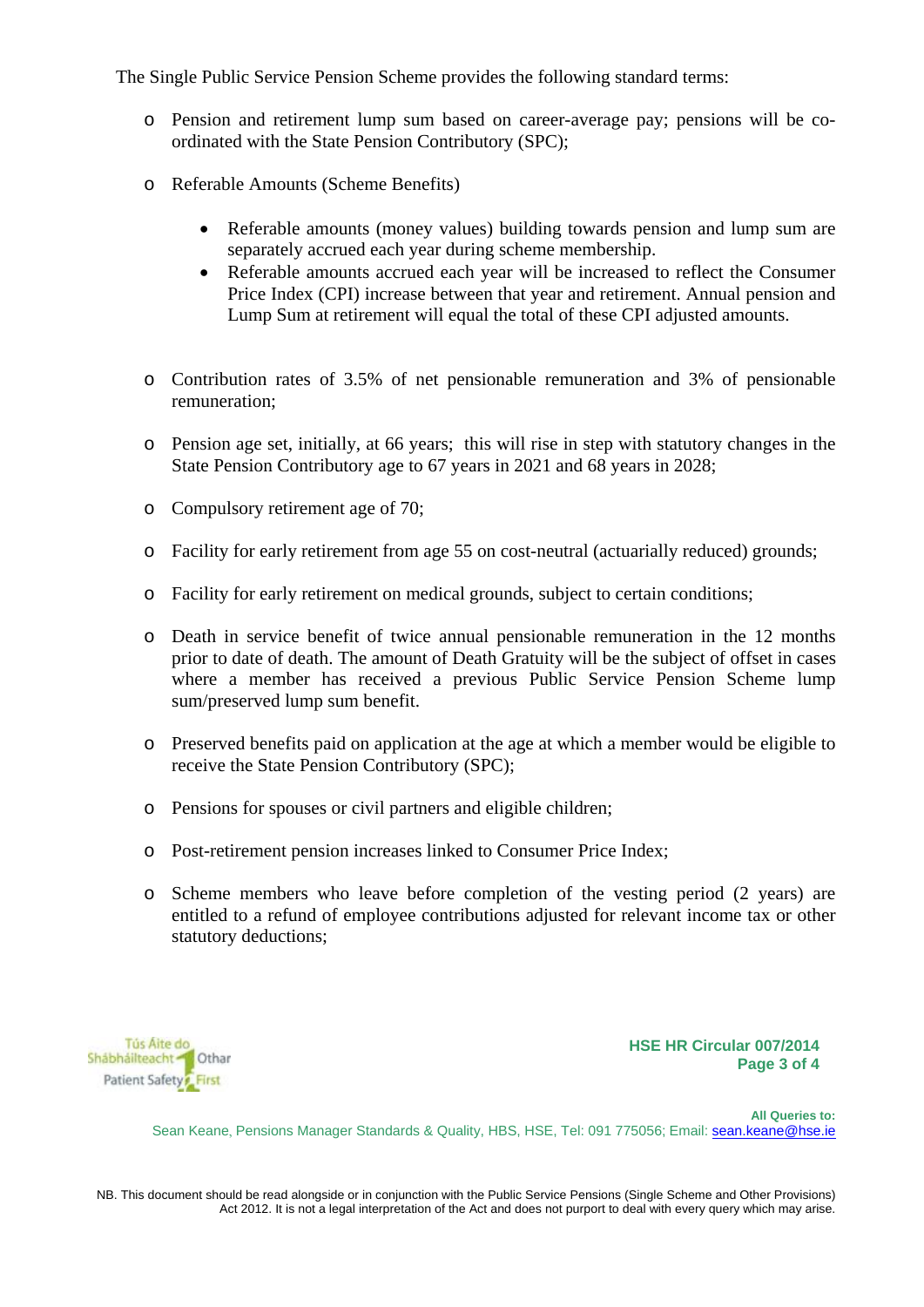- o Refunds of contributions previously awarded may be repaid if a person resumes pensionable employment in any Public Service Body within the scope of this Act, within 24 months of ceasing to be a Public Servant;
- o Only one full time employment, or the aggregate equivalent of same at any time, may be taken into account for the accrual of retirement benefits under this Scheme;
- o It is anticipated that the Scheme will allow for once-off or periodic purchase, and that the money paid in would be recorded in the lump sum 'referable amount' being accrued for the year in question and uprated until retirement, where it could be commuted to pension or payable as part of lump sum.

#### **Determination of Pension Scheme Membership**

The correct determination of Pension Scheme Membership is of the utmost importance in the case of New Hires/Rehires on and after 1<sup>st</sup> January, 2013. All individuals who have responsibility for managing the recruitment and contracting of staff (Permanent and/or Temporary) in the course of their duties must have due regard to their responsibilities in ensuring the assignment of New and Rehired staff members to the correct Pension Scheme. The attached process flow diagram and accompanying guidance note (appendix 1-3) have been prepared in order to assist the relevant personnel in determining correct Pension Scheme Membership.

#### **Circulation and Information**

Please ensure that this Circular is made available through normal communication channels to current and new staff members.

A Department of Public Expenditure and Reform Information Booklet outlining the standard terms of the Single Public Service Pension Scheme may be accessed at [www.per.gov.ie/pensions.](http://www.per.gov.ie/pensions)

Yours sincerely,

Backy T Beins

**Barry O'Brien National Director of Human Resources** 

\_\_\_\_\_\_\_\_\_\_\_\_\_\_\_\_\_\_\_\_\_\_\_\_\_\_\_\_\_\_\_

**Enc. (Appendix 1-3)** 



**HSE HR Circular 007/2014 Page 4 of 4**

 **All Queries to:** Sean Keane, Pensions Manager Standards & Quality, HBS, HSE, Tel: 091 775056; Email: sean.keane@hse.ie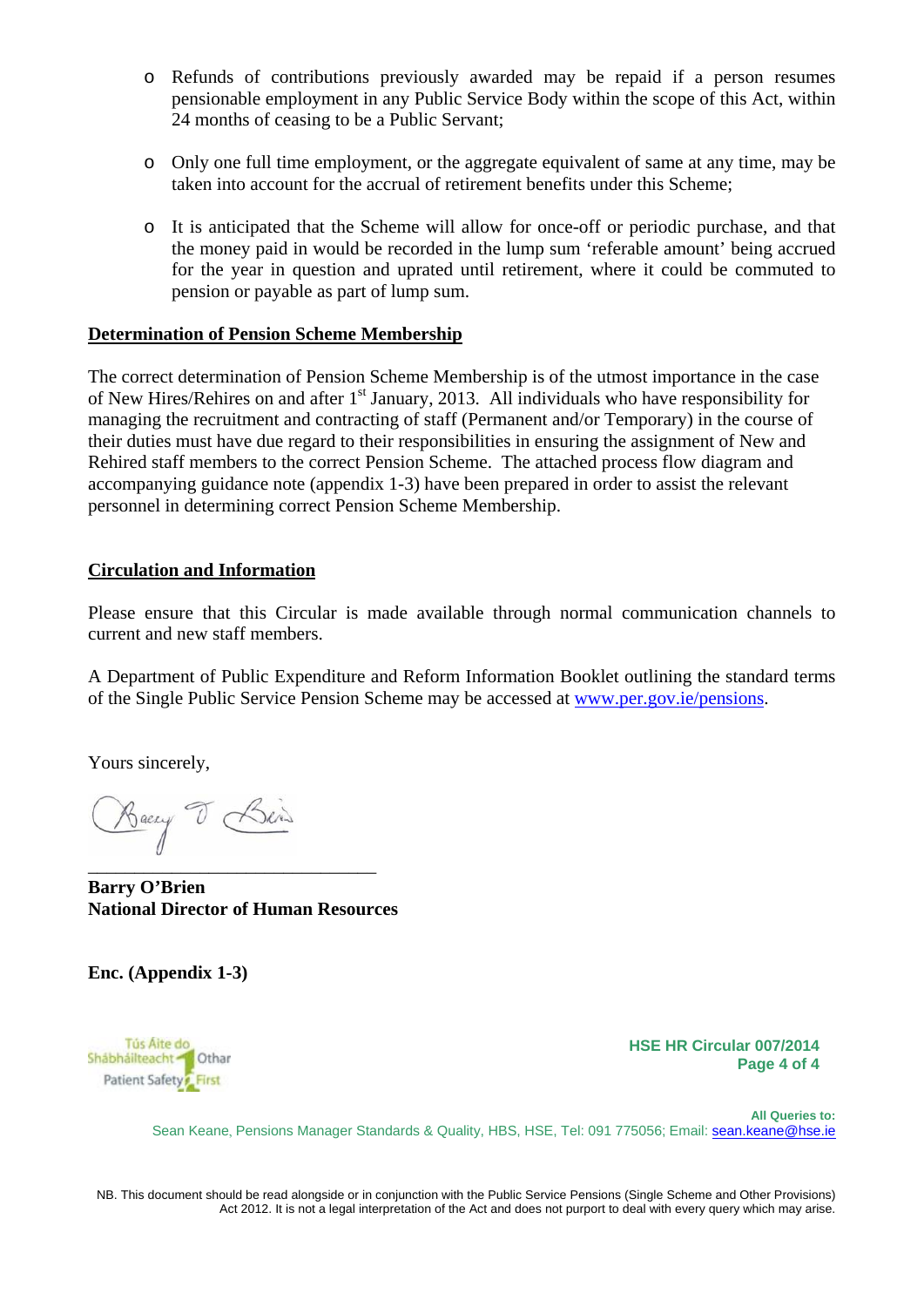**Appendix 1**



Please note that: this process flow diagram does NOT cover 100% of scenarios.

\* Secondments, career break or other approved leave not deemed to be a break as employment relationship is maintained.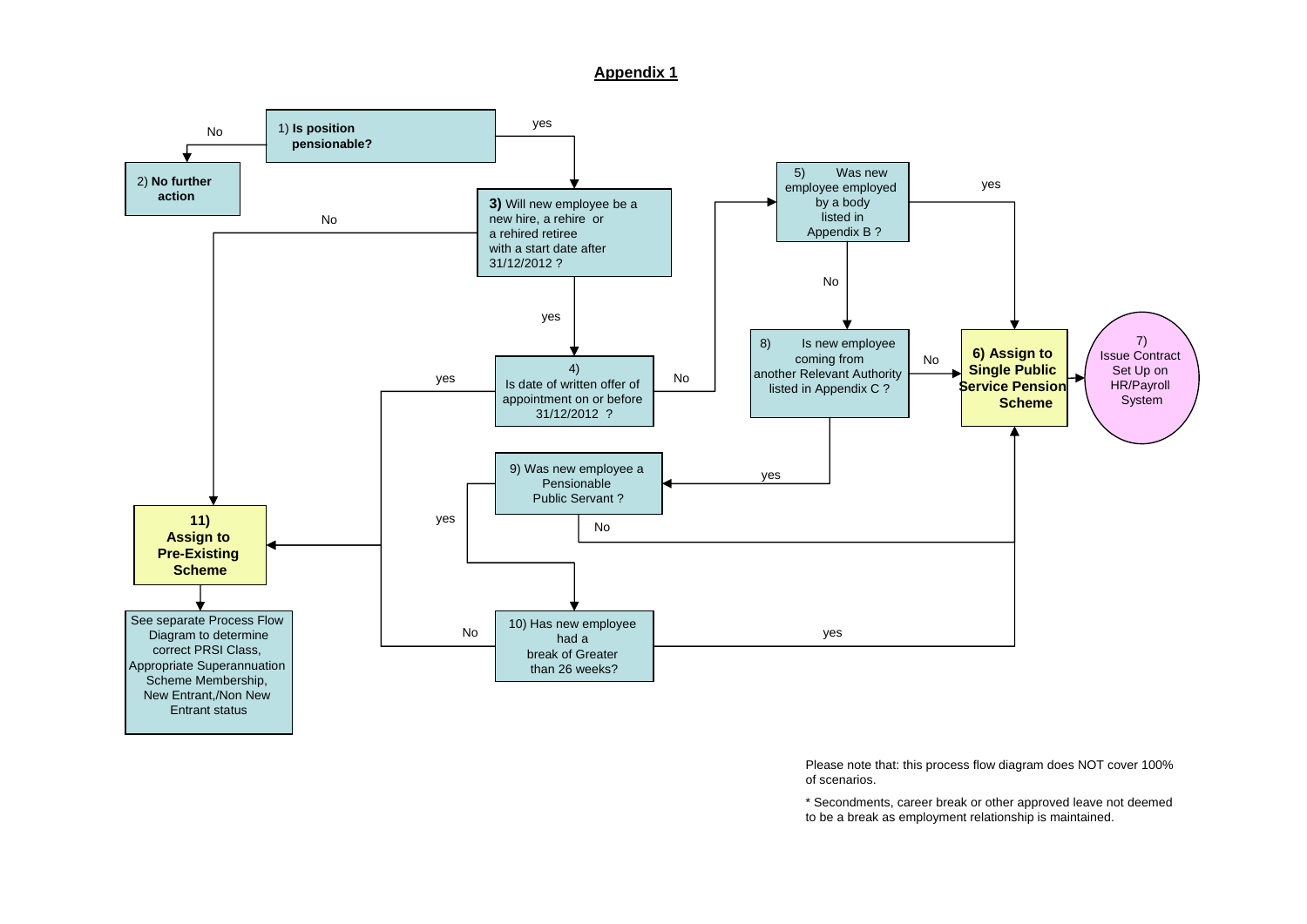# Appendix 2 process flow guidance notes

| <b>Box</b><br><b>NO</b> | <b>Text</b>                                                                                              | <b>Explanation</b>                                                                                                                                                                                                                                                                                                                                                                                                                                                                                                                                 |
|-------------------------|----------------------------------------------------------------------------------------------------------|----------------------------------------------------------------------------------------------------------------------------------------------------------------------------------------------------------------------------------------------------------------------------------------------------------------------------------------------------------------------------------------------------------------------------------------------------------------------------------------------------------------------------------------------------|
| $\overline{1}$          | Is position pensionable?                                                                                 | If No, no further action required. (see appendix 3- non pensionable<br>posts)<br>If Yes, proceed to Step 3.                                                                                                                                                                                                                                                                                                                                                                                                                                        |
| $\overline{2}$          | No further action                                                                                        |                                                                                                                                                                                                                                                                                                                                                                                                                                                                                                                                                    |
| $\mathbf{3}$            | Will new employee be a New Hire, a rehire or a<br>rehired retiree with a start date after<br>31/12/2012? | If start date is on or before 31/12/2012, new employee will be a<br>member of the employer organisation's "Pre-Existing Pension<br>Scheme". E.g. HSE Employee Superannuation Scheme, LGSS,<br>VHSS, NHASS. Proceed to step 11.<br>If start date is on or after 01/01/2013, Please proceed to Step 4.                                                                                                                                                                                                                                               |
| $\overline{4}$          | Is date of written offer of appointment before<br>31/12/2012?                                            | If Yes, proceed to Step 11. If No, proceed to Step 5.                                                                                                                                                                                                                                                                                                                                                                                                                                                                                              |
| $5\phantom{.}$          | Was new employee employed by a body listed in Appendix<br><b>B</b> ?                                     | Appendix B "the Schedule" (Page 66 of Public Service Pensions Act<br>2012) is a list of bodies to which the definition of "Public Service<br>Body" does not apply.<br>If a new employee was employed by one of these bodies immediately<br>prior to being appointed into the public health service (on or after<br>01/01/2013), new employee will become a member of the Single<br>Public Service Pension Scheme. (SPSPS). Proceed to Step 6.<br>If a new employee was not employed by an organisation listed in<br>Appendix B, proceed to step 8. |
| $6\phantom{1}$          | Assign to Single Public Service Pension Scheme (SPSPS)                                                   |                                                                                                                                                                                                                                                                                                                                                                                                                                                                                                                                                    |
| $\overline{7}$          | SPSPS set up                                                                                             | Employee contract document must state membership of correct<br>superannuation scheme.                                                                                                                                                                                                                                                                                                                                                                                                                                                              |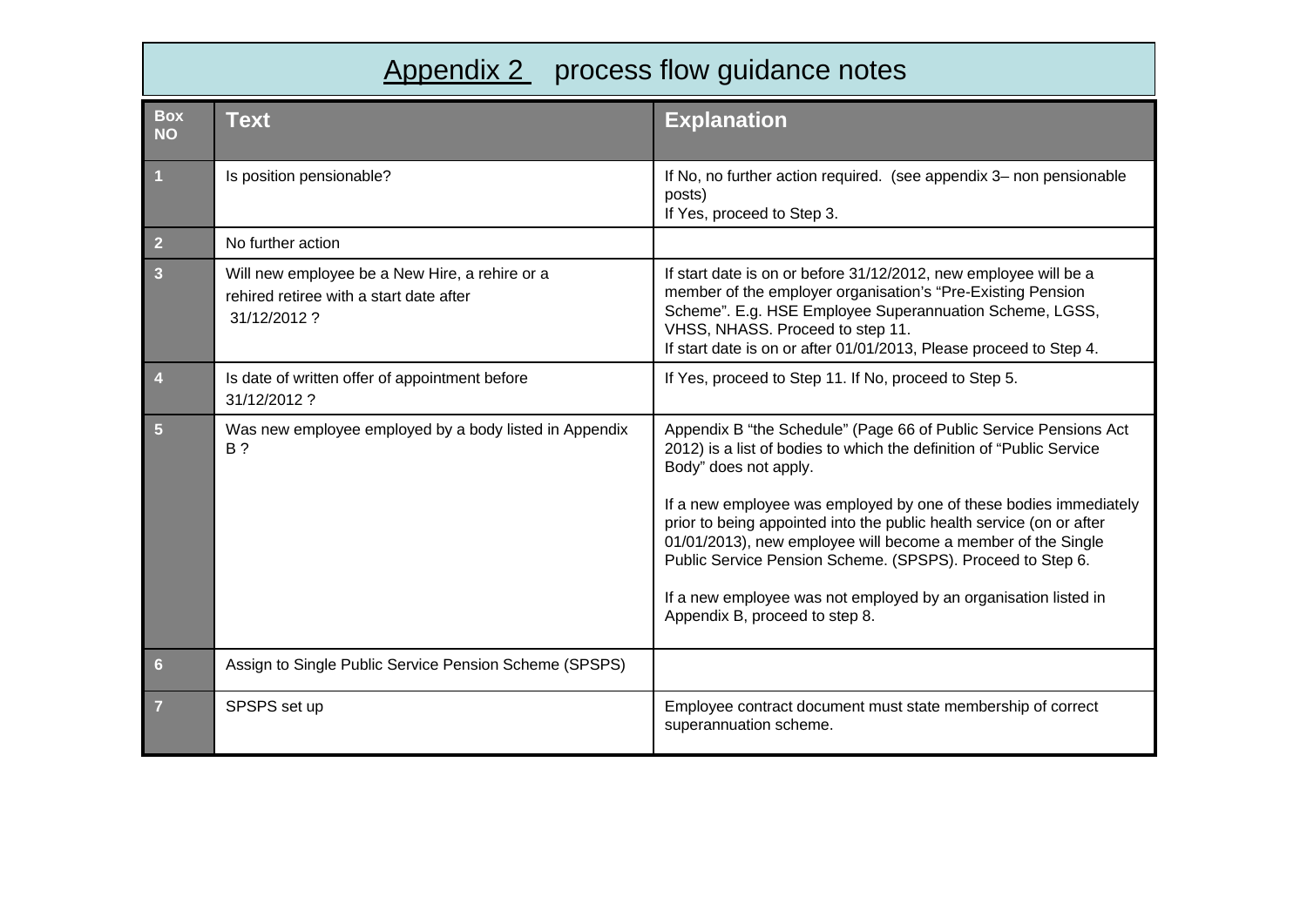| <b>Box</b><br><b>NO</b> | <b>Text</b>                                                                                 | <b>Explanation</b>                                                                                                                                                                                                                                                                                                                                                                                                                                                                                                                                                                          |
|-------------------------|---------------------------------------------------------------------------------------------|---------------------------------------------------------------------------------------------------------------------------------------------------------------------------------------------------------------------------------------------------------------------------------------------------------------------------------------------------------------------------------------------------------------------------------------------------------------------------------------------------------------------------------------------------------------------------------------------|
| $\boldsymbol{8}$        | Is new employee coming from another Relevant Authority<br>(Appendix C) ?                    | SI 581 2012 "Appendix C" is the list of 377 "Relevant Authorities"<br>(Public Service Bodies) for the purposes of the Single Public Service<br>Pension Scheme.<br>If a new employee was employed by one of these bodies immediately<br>prior to being appointed into the public health service (on or after<br>01/01/2013), proceed to Step 9.<br>If a new employee was not employed by one of these bodies<br>immediately prior to being appointed into the public health service (on<br>or after 01/01/2013), these new employees will become members of<br>the SPSPS. Proceed to Step 6. |
| 9                       | Was new employee a Pensionable Public Servant?                                              | If a new employee held a pensionable post in one of these bodies,<br>proceed to Step 10.<br>If a new employee did not hold a pensionable post in one of these<br>bodies, proceed to Step 6.                                                                                                                                                                                                                                                                                                                                                                                                 |
| 10                      | Has new employee had a break of Greater than 26 weeks?                                      | a) If break between employment with relevant authority and date of<br>appointment within public health service is not greater than 26 weeks,<br>proceed to Step 11.<br>b) If break between employment with previous relevant authority and<br>date of appointment within public health service is greater than 26<br>weeks check if employee was on an approved leave or on<br>secondment. If employment relationship has been maintained proceed<br>to Step11, If not proceed to Step 6.                                                                                                   |
| 11                      | Assign to a Pre-existing Scheme (HSE Employee<br>Superannuation Scheme, LGSS, VHSS, NHASS). | Proceed to determine correct PRSI Class, Superannuation Scheme<br>membership and New Entrant/Non New Entrant status.                                                                                                                                                                                                                                                                                                                                                                                                                                                                        |